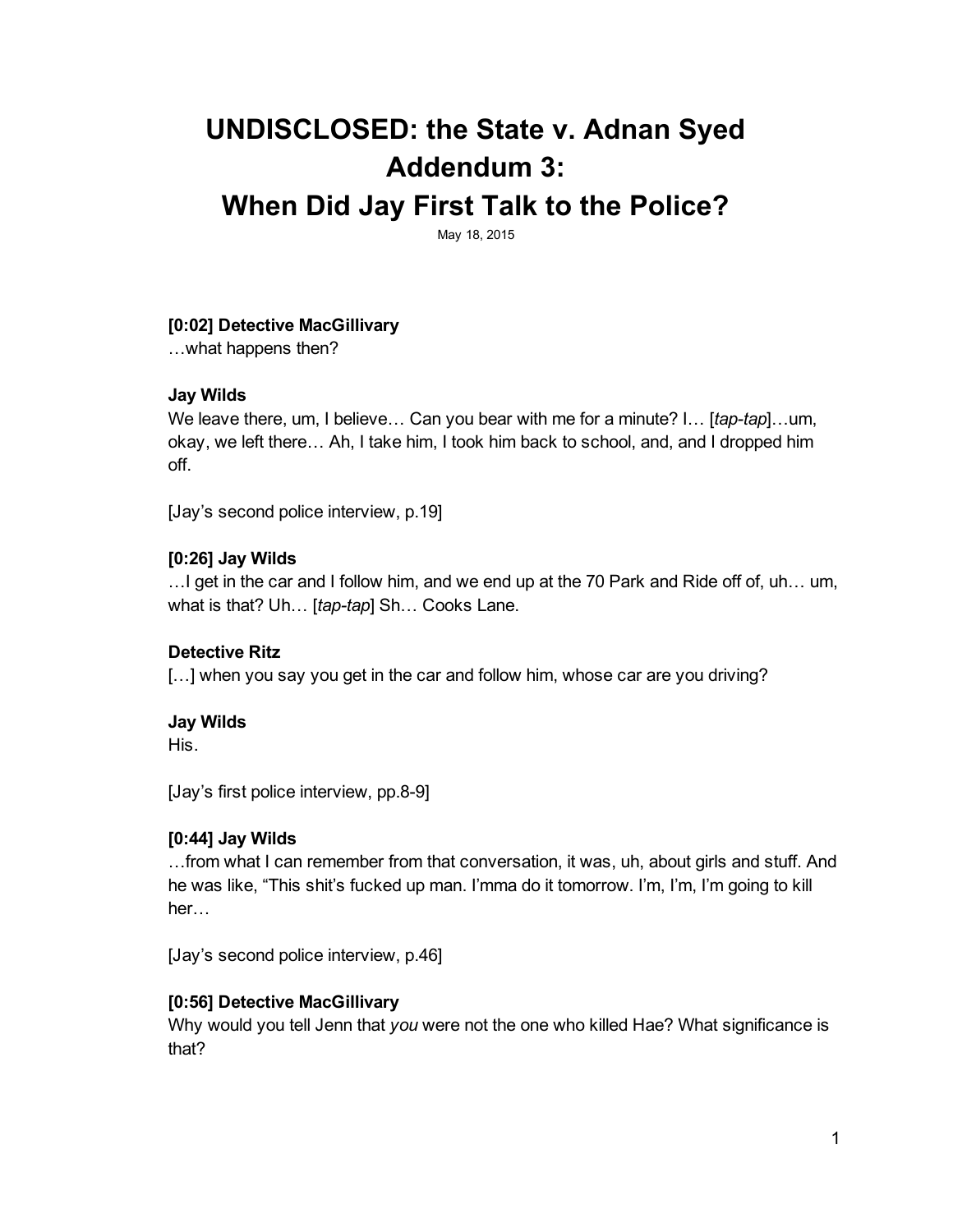#### Jay Wilds

Because I know that I would've, I w--I would go to jail for it, so I told Jenn. I'm, I'm sorry.

#### Detective MacGillivary

I mean, did you kill her?

# Jay Wilds

No.

[Jay's second police interview, pp.39-40]

# [1:14] Detective MacGillivary

…Ah, that concludes this interview.

#### Detective Ritz

The time now is 2:21 a.m. on Sunday, February 28th, 1998.

#### Detective MacGillivary Nine.

#### Detective Ritz 1999, I'm sorry.

Jay Wilds You *have* been up for a while.

#### Detective Ritz

Yes.

[Jay's first police interview, pp.32-33]

[1:36] Rabia Chaudry Hi, and welcome to this week's Addendum. My name is Rabia Chaudry, and I'm joined with my colleagues Susan Simpson and Colin Miller. Now, last week, we talked about Jay's day, or at least what we thought was Jay's day on January 13th, 1999, using his statements, testimony and other witness statements. But what we learned was that Jay's day wasn't actually what Jay did. It's what the detectives told Jay to say that he did, while they pointed to maps and notes, a chronology, and cell phone records. And Jay made his statement on tape.

But how do we know that the story came from the detectives and not Jay? That's because Jay's statement described facts and events that couldn't have actually happened in reality. We know that because the detectives were using an inaccurate call record and inaccurate maps of the cell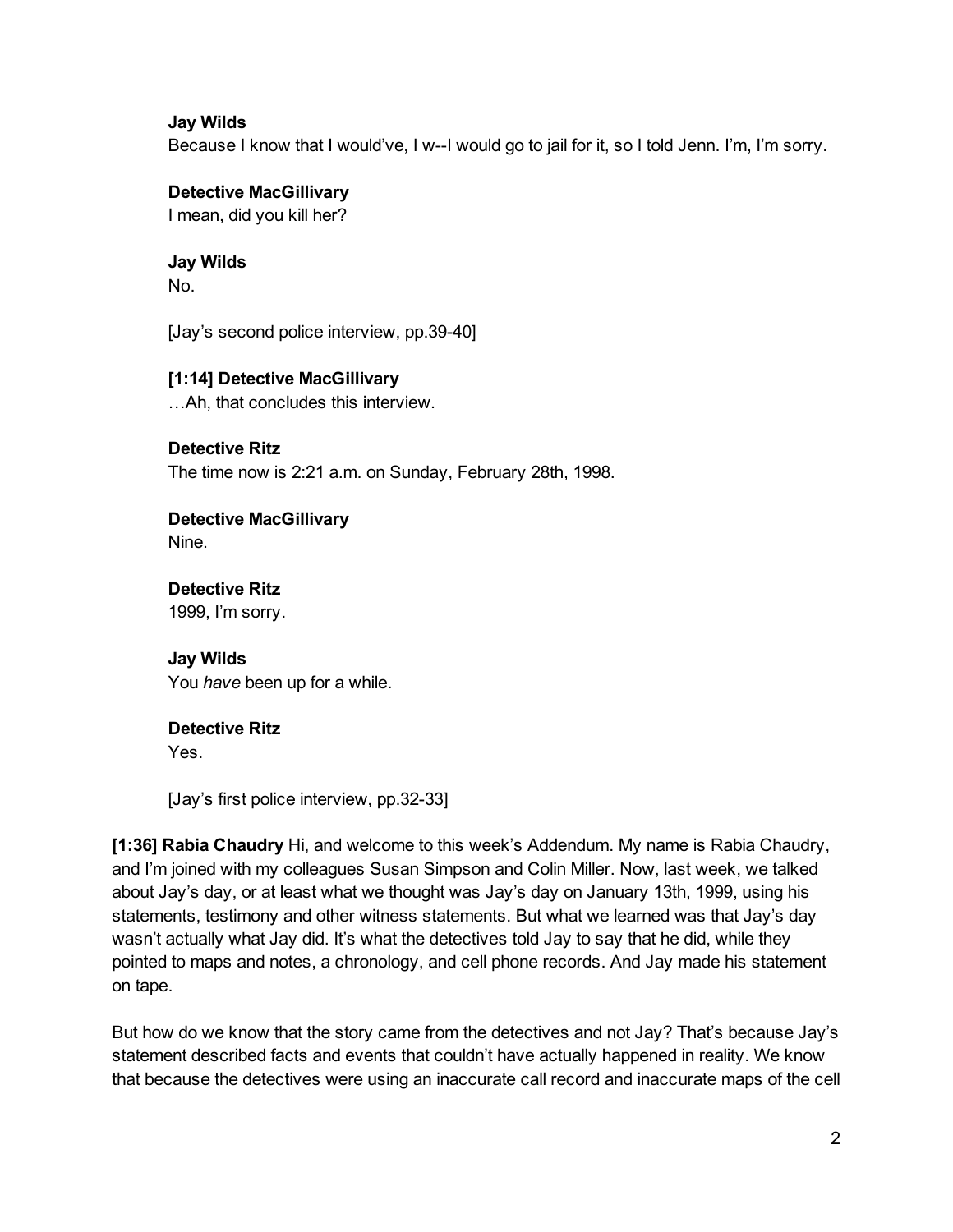towers. They were using documents that were wrong, but they expected Jay to make sure his story lined up with those documents.

Remember, the police had inaccurately placed a cell tower close to Cathy's house at a time when a call came in in the late afternoon. And because that cell tower was there, they somehow had to work Cathy into the statement. And Jay did it... even though they later realised it was a mistake.

Now, let's talk about what led the police to Jay in the first place. And when did that happen?

To recall a little bit from *Serial*, according to the official record, the detectives learned about Jay from Jenn. They had gotten Adnan's cell records, and they saw all these calls were made to Jenn, so they tracked her down and she led them to Jay. That's the story we know. They first approached her on February 26th, 1999, and then on the 27th, Jenn came down to the police station with her lawyer and her mother and gave a statement to the police. The police then went and they picked up Jay later that same night a little bit after 11 p.m. and took him down to the Homicide Unit for questioning.

For the first 20 minutes, Jay said nothing about the crime, and then suddenly--and kind of strangely because it's pretty early into the interview--he breaks down and he says, 'All right, I come clean.' It was after this interview that he led the cops to Hae's car. And it was shortly after that--just a few hours--that Adnan was arrested for Hae Min Lee's murder.

Now, in the *Intercept* interview that Jay gave just a few months ago, he actually was clear that it didn't happen that way. This is what he said:

"Well first of all, I wasn't openly willing to cooperate with the police. It wasn't until they made it clear [that] they weren't interested in my 'procurement' of pot that I began to open up any."

# […]

"They had to chase me around before they could corner me to talk to me, and there came a point where I was just sick of talking to them. And they wouldn't stop interviewing me or questioning me. I wasn't fully cooperating, so if they said, 'Well, we have on phone records that you talked to Jenn.' I'd say, 'Nope, I didn't talk to Jenn.' Until Jenn told me [that] she talked with the cops and that it was ok if I did too.

"I stonewalled them that way. No — until they told me they weren't trying to prosecute me for selling weed, or trying to get any of my friends in trouble."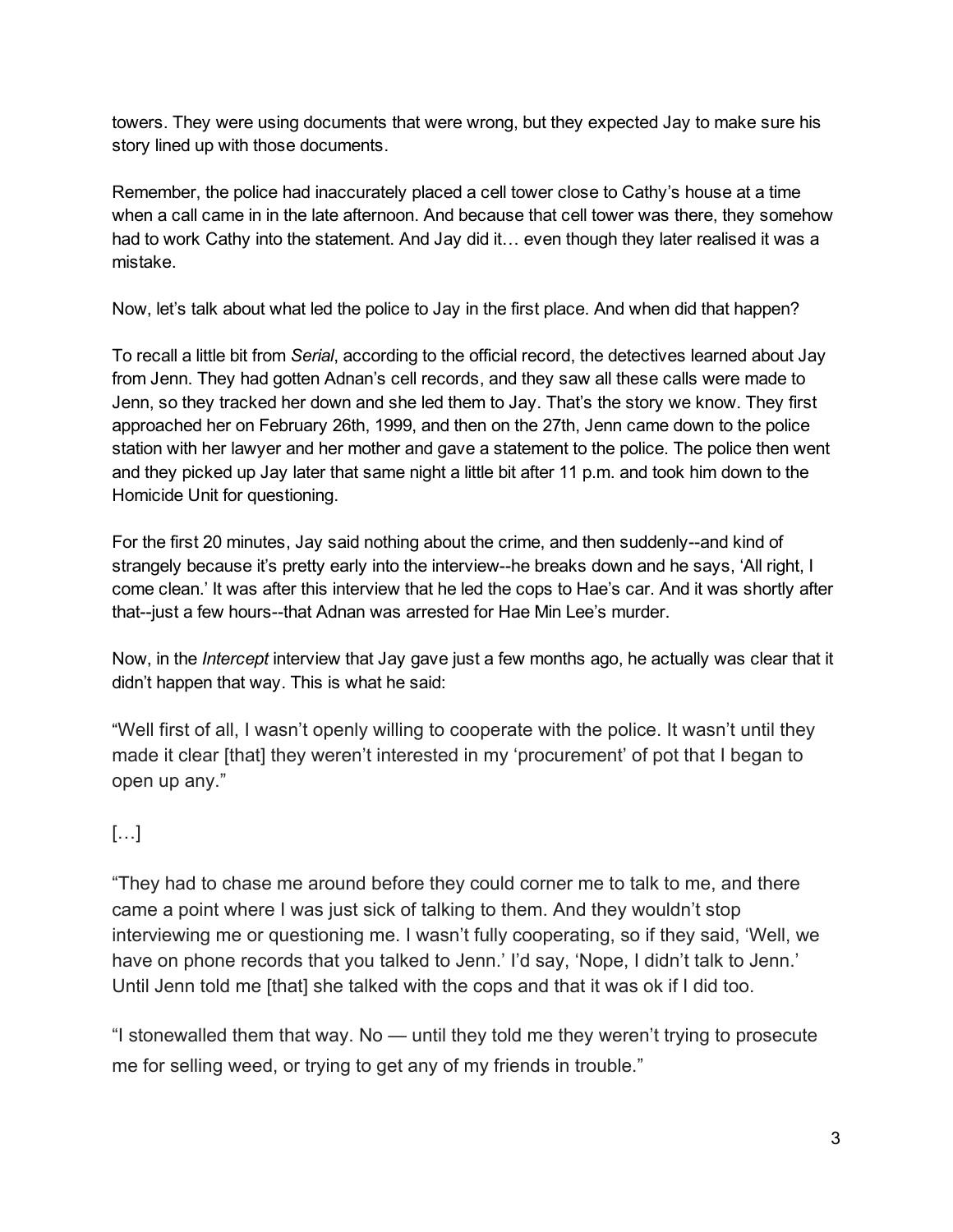All right, so Jay knew the police were coming for him, which contradicts the official record: that Jenn's statement led the police to him just a few hours after she was interviewed. But despite our presumption that anything Jay says is likely false until proven otherwise, this statement actually matches other evidence available. In fact, in Jay's first tape-recorded interview--and remember, this began at 12:30 a.m. on February 28th--he told the cops he'd known for days that the cops were "coming for him".

# [5:19] Jay Wilds

…I had learned that you guys were looking for me and

#### Detective Ritz

How did you learn that?

#### Jay Wilds

Sh… uh… a lot of people told me. Um, friends of mine told me that you guys were going to come and question me…

[Jay's first police interview, pp.23-24]

[5:30] Rabia Chaudry Notice the cops don't try and contradict Jay or seem surprised. They're just kind of curious about how he heard they were looking for him.

But, you know, according to the "official" story, this can't be true. The official story is that the cops talked to Jenn on February 26th; she told them nothing. Then on the 27th, she came into the police department and gave her statement. That interview ended at 6 p.m., and Jay was picked up around 11 p.m. at the video store. There wasn't any time that "a lot of people" could have told Jay that the cops were looking for him because there's only three or four hours in between the time the cops first learned of Jay's relevance to the murder and when they actually picked him up, right?

But even though this doesn't match the official story, it does match what Jay said to *The Intercept*. Remember what he said about how he ended up talking to the cops: "They had to chase me around before they could corner me to talk to me, and there [is a point] where I was just sick of talking to them." And Jay said this was happening before the cops had talked to Jenn.

So, is Jay just forgetting? Did the cops actually talk to him before they talked to Jenn? The answer is yes, and here's how we know this:

[6:34] Susan Simpson On March 10th, 1999, the private investigator working for Adnan's defense team went down to the adult video store where Jay worked and spoke to Jay's boss, a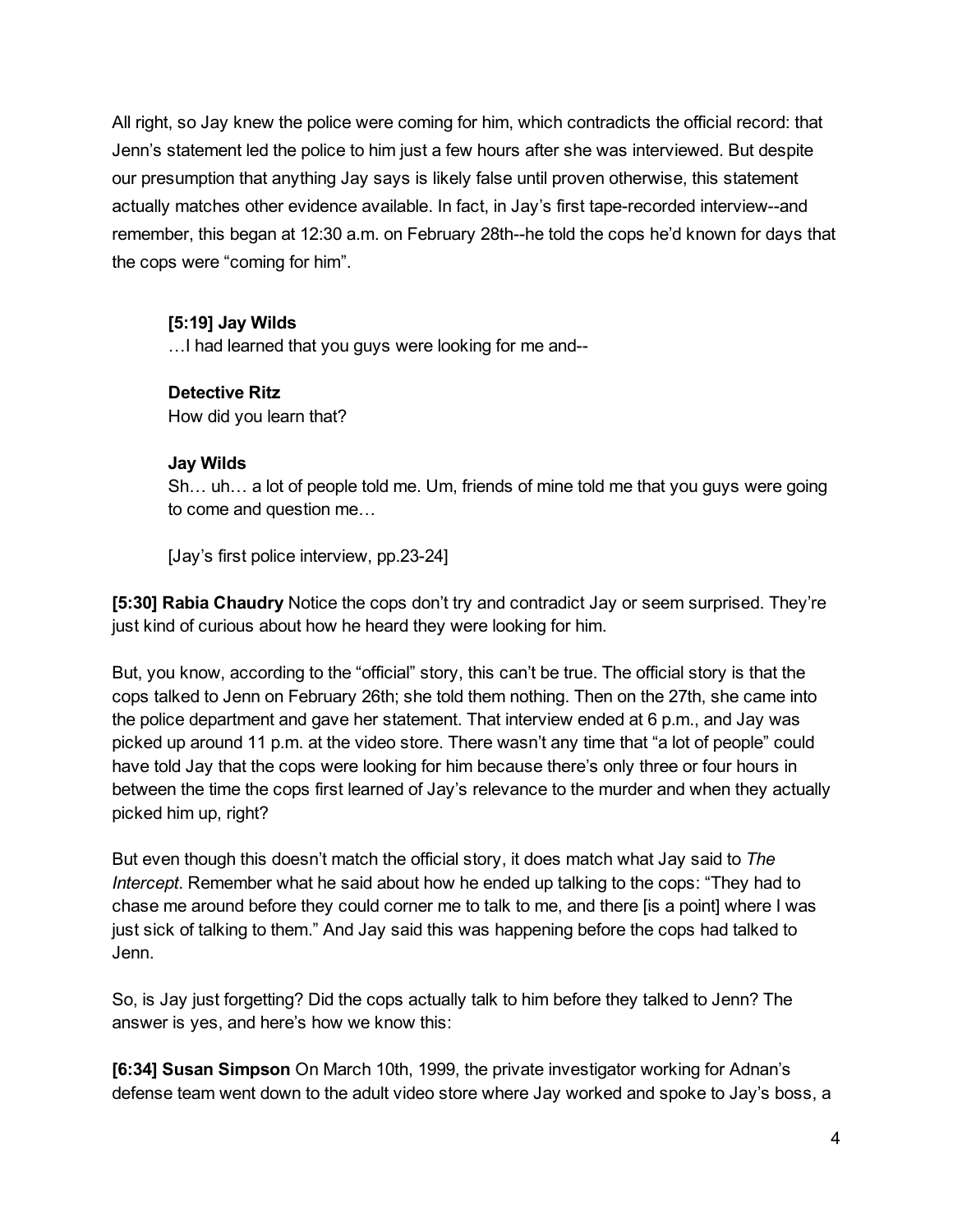woman named "Sis". As of March 10th, at least officially, Jay had only spoken to the cops one time, and that was on February 27th when the cops picked Jay up at about 11, 11:30 p.m. from the adult video store. According to Sis, though, it didn't happen that way. Here's what Sis said according to the investigator's notes:

On "either February 20[th], 21[st], or 22[nd], Jay missed work when he responded to the Baltimore City Police Headquarters for an interview. Jay was questioned several times by [the] police, at which time Sis asked Jay if they were questioning him in reference to the girl found in the park. Jay advised that that was correct."

The investigator was advised that Jay missed work to speak to the police again on February 26th. He also missed work on Friday, March 5th, to speak to the police. Sis's statement seems credible. She has no reason to lie, she's being asked to describe events that occurred relatively recently, and she had documentation to back them up. But if Sis's story is true, that's a big deal because as of March 10th, Jay should only have talked to the cops one time, and that was on February 27th.

If he was actually talking to the cops on three or four occasions and talking to the cops on February 20th, 21st, or 22nd, then everything we've ever been told about how the cops found Jay is wrong.

The official story is that the cops went to Jenn, who told them about Jay and that's how they realised that he was their star witness. But Jenn didn't ever talk to the cops until February 26, which means if Jay is talking to the cops before then, Jenn was not part of the equation.

So do we have any other evidence that can support what Sis is saying? Yeah, we do. We have witness statements and documentation, which corroborates Sis's story to the investigator. Let's start with the first interview Sis mentions, the one on February 20th, 21st, or 22nd. There's another witness who says that Jay was talking to the cops at that time, and that's Neighbor Boy. Neighbor Boy, if you'll recall, is the person who told his neighbor Laura that he'd seen Hae's body in the back of a trunk. Laura told her dad about this, and her dad called the cops. So the police came out, took statements from Laura, and later took a statement from Neighbor Boy himself. Neighbor Boy denied having seen the body, and that was pretty much it. It was left at there. However, in September, after the prosecution had disclosed Neighbor Boy's existence to the defense, the private investigator tracked him down and got a statement from him. Here's what it said:

"About a month prior to the police finding Hae Lee's body Jay was at my house smoking weed with [two others] and myself. I did not see Jay again until about one week after Hae's body was found. I saw Jay in the back of a police car near Jenn's house. I later spoke to Jay, and he told me that the police got his phone number off of Adnan's cell phone records."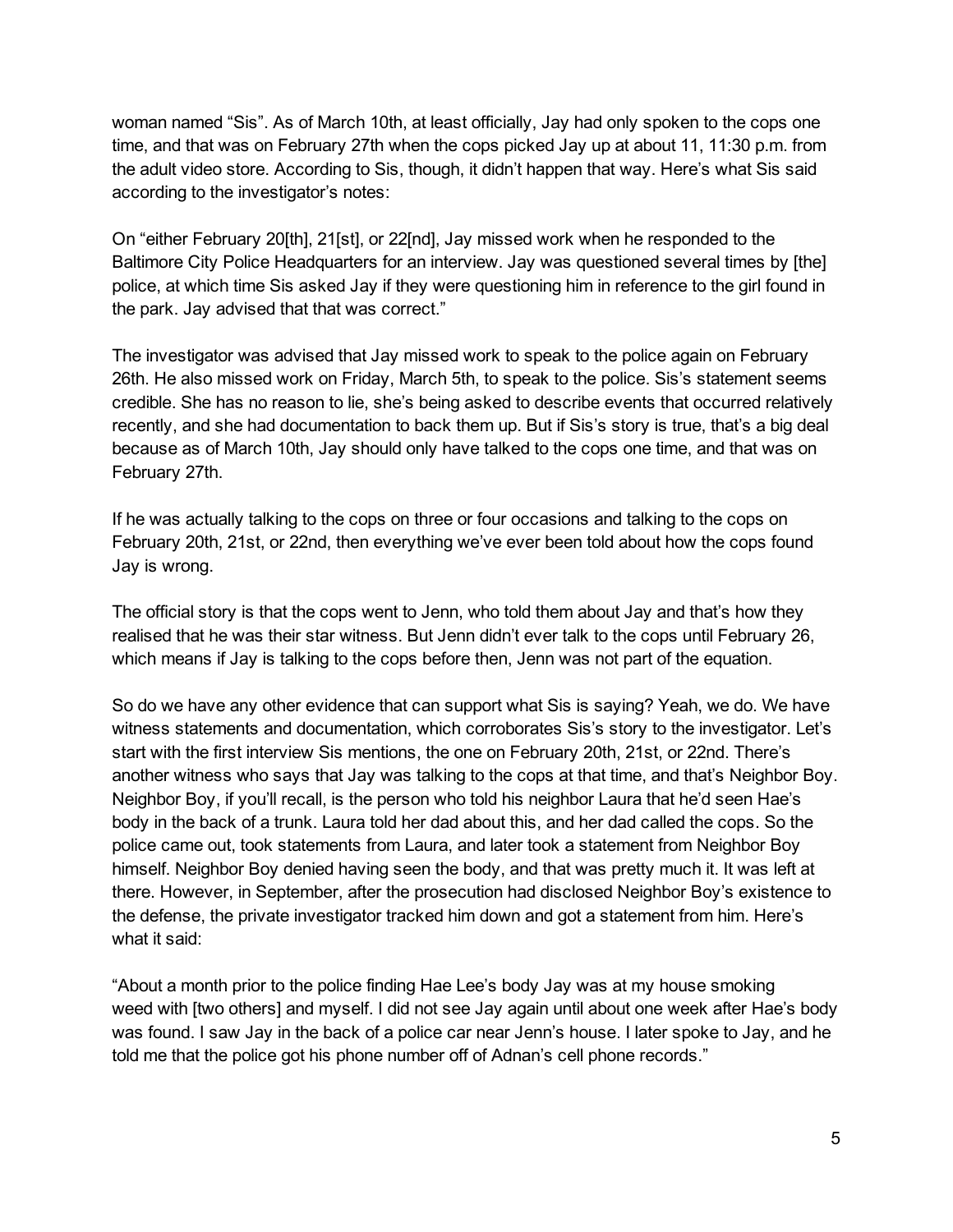Three very big things about this statement: first, Neighbor Boy saw Jay in a police car near Jenn's house. We know where Jay was picked up and dropped off for all of his official interviews; the police recorded that. And not one of those involved a stop or a trip near Jenn's house, which means that whatever it is Neighbor Boy saw, it was not related to one of those official interviews.

Second, Neighbor Boy saw Jay in a police car about one week after Hae's body was found. News that Hae's body had been found in Leakin Park was released on February 11th. So, "about one week" after that would include February 20th, 21st, and 22nd, which again matches what Sis told the investigator earlier.

And the third point of interest, the biggest one of all, is that Jay told Neighbor Boy that the police had found him because they had gotten his phone number off of Adnan's cell phone records--not that the police had found him because of Jenn but because his number was one of the numbers that Adnan had called on January 13th. And when was it that the police first learned that Jay's number had been called on January 13th, 1999? February 17th, about one week after Hae's body was found.

The statement given by Sis and the statement given by Neighbor Boy actually match up really closely. Both are saying that about a week after Hae's body was found, Jay was talking to the cops. And according to Neighbor Boy, they got to Jay because [of] Adnan's cell phone records, which we know the police had on February 17th. If it took them a couple days to track down Jay after getting his phone number from Adnan's cell records, then Jay was talking to the cops on February 20th, 21st, 22nd, just like Neighbor Boy and Sis say. What this means is that if Neighbor Boy and Sis are right, when the police got to Jay, it wasn't through Jenn, and it was much earlier than the official record shows.

The last date that Sis tells the investigator that Jay had missed work to talk to the cops was March 5th, and that's also interesting because we have reason to think that Jay might have been talking to the cops at around that time. To explain why, though, we need to go back to January 27th.

On that date, Jay was arrested and charged with disorderly conduct and resisting arrest. Jay was never prosecuted on those charges, however, because on March 5th a stet was entered. A stet is kind of like a pause button on a criminal charge: it doesn't dismiss the charge, but it does suspend it, and as long as the defendant complies with any conditions that are imposed by the prosecutor in entering the stet, it will be dismissed at a later date. But if Jay missing work on March 5th is connected to the entry of the stet on that same date, then the prosecutor would have to be involved. The cops don't have the power to enter a stet on their own.

So, is there any reason to think that Jay was meeting with the prosecutor on March 5th?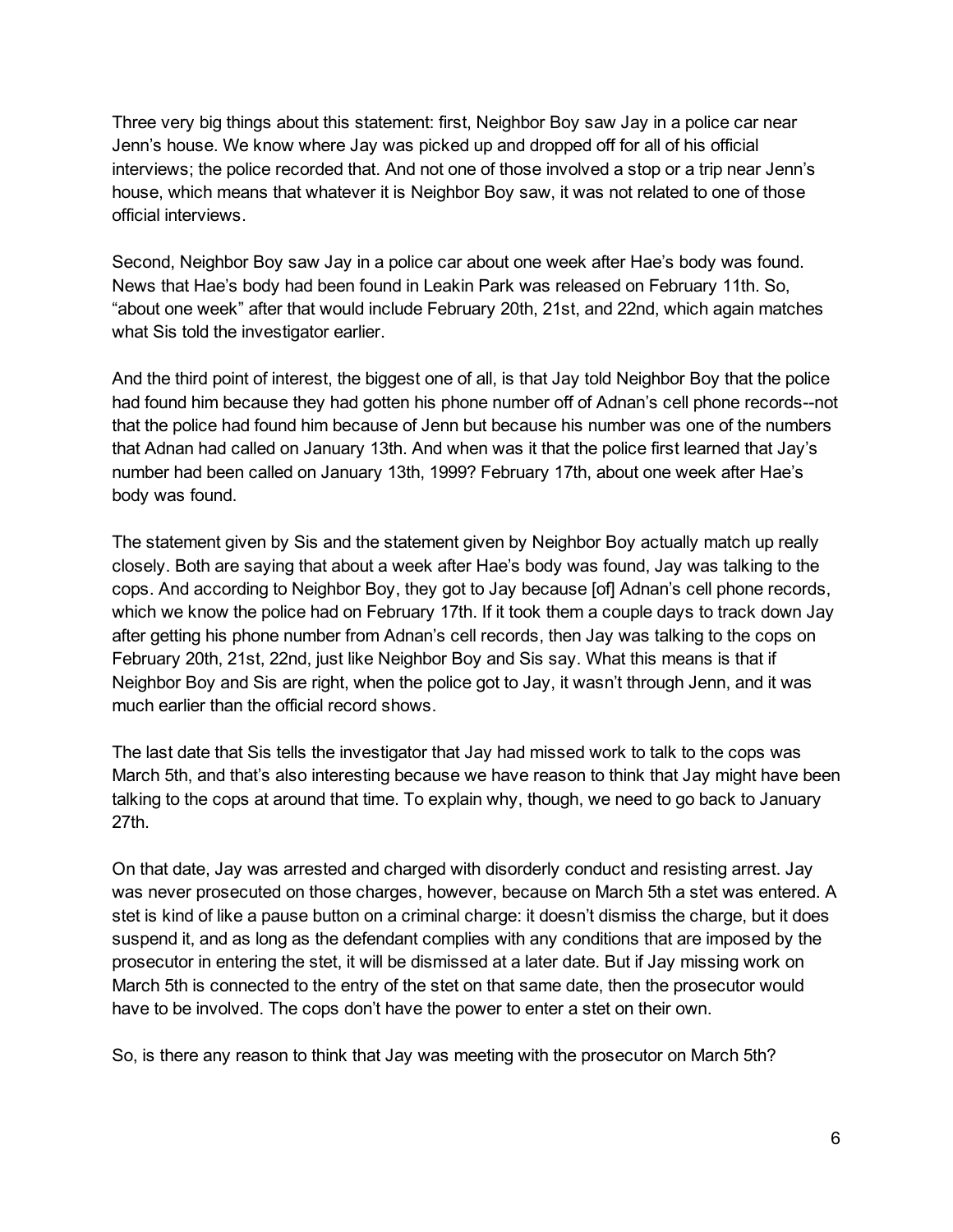Yeah, there is, because guess who met with the prosecutor the day before on March 4th? If your answer is Jenn, you're right. Jenn didn't just give statements on February 26th and 27th and then walk away from the case. She actually had another interview on March 4th, this time in the prosecutor's office. We know that because the police file contains a single sentence referencing the interview.

It says "On 04 March, 1999, your investigator along with Detective William F. Ritz had the occasion to respond to the State's Attorney's Office Violent Crimes Unit and interview Jennifer Pusateri along with her attorney."

That's it. That's the only record that was made of this interview because neither the police nor the prosecutor saw fit to record what happened.

We have no idea what Jenn said or what questions she was asked, but if she met with the prosecution on March 4th, it makes sense that Jay would've been brought down to the prosecutor's office the following day.

So, if Jay is missing work on March 5th to talk to the police, and if the criminal charges against Jay are dismissed on March 5th by entry of a stet, that brings us to the big question: What were the prosecutor's conditions in entering the stet, and what was Jay required to do in order to ensure that those criminal charges would not be reinstated?

[13:51] Rabia Chaudry Now, going back to the early morning hours of February 28th, after Jay wrapped up his first on the record talk with cops and shortly before they arrested Adnan as the sun came up, Jay was asked to lead the cops to Hae's car.

And, you know, one of the most frustrating things for me has been that, according to his statements and testimony, Jay is the one with all the details about the crime. He had to be involved, right? How can somebody who knows every little bit of information not actually have something to do with the crime?

He knows how Hae was killed, where she was buried, what she was wearing, what position the body was in, what was missing from the car, and, of course, where her car was left after the murder. But the problem now is that we know the cops had a number of opportunities to talk to Jay before his first recorded interview and that during the interview they supplied him with all kinds of documents and details. It's not unheard of that cops, either on purpose or inadvertently, feed witnesses details about a case.

Now, we heard from Jim Trainum, a former homicide detective in *Serial*, but he actually first appeared on *This American Life* in an episode called "Confessions". And in that episode he discussed how he himself put away an innocent woman after giving her details of a crime she had nothing to do with and getting her to actually confess.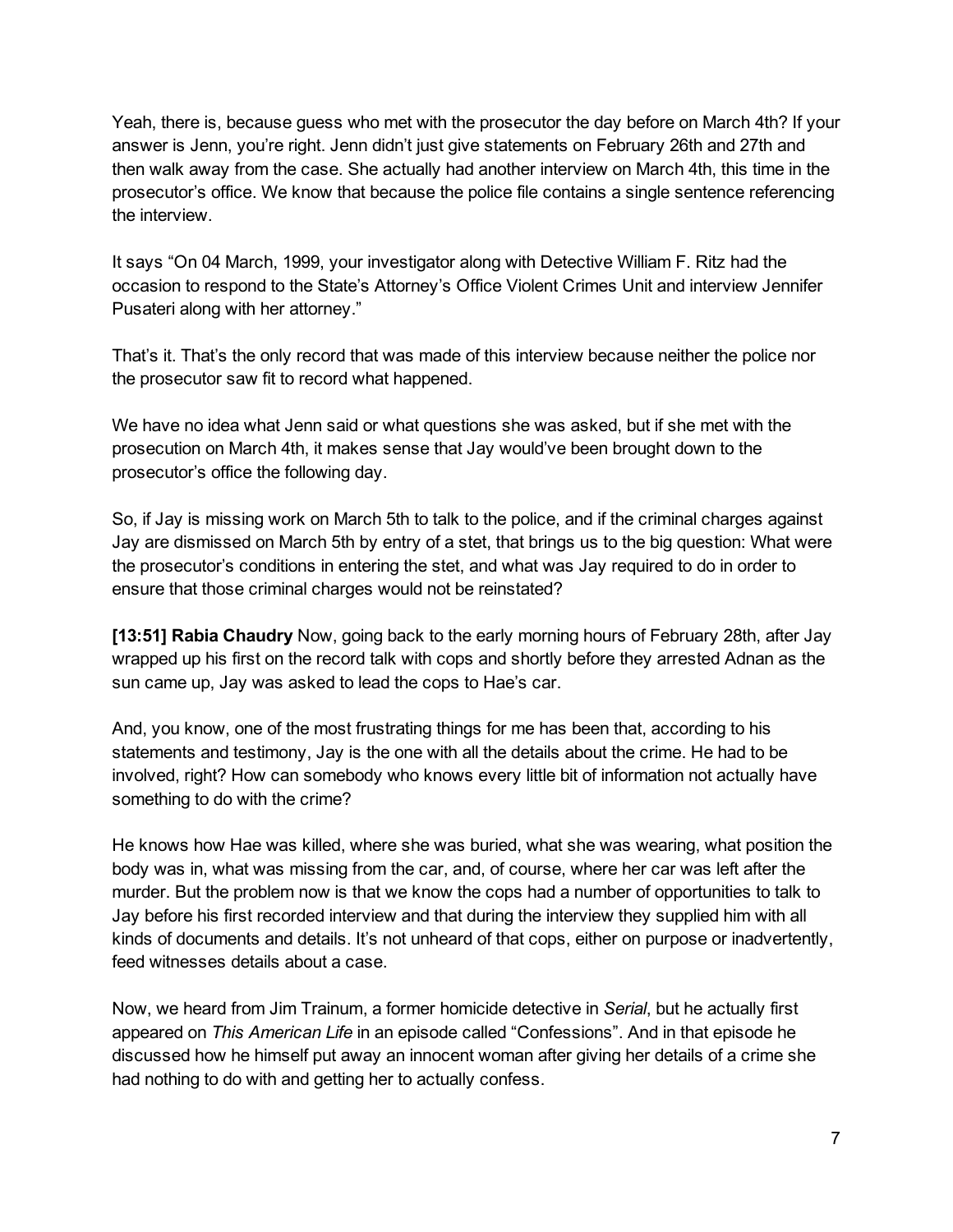So, let's get back to the car. Did Jay actually lead the cops to Hae Min Lee's car after his first recorded interview in the wee morning hours of February 28th, 1999?

Ah--and you might be surprised to hear that Susan and I actually don't agree on this; Colin is on the fence, so he's in a safe zone--but I think the answer to that question is no. I don't think he led the cops to Hae's car. Susan has a different opinion on it, but let's hear the clip first from th--the second trial. This is Jay testifying under cross-examination. And then we'll talk a little bit about it.

#### [15:44] Cristina Gutierrez

…then you told them, "Oh, I can take you there. I can show you where the car is," did you not?

Jay Wilds Yes, ma'am.

Cristina Gutierrez And they took you on your word, did you--did they not?

Jay Wilds Yes, ma'am.

#### Cristina Gutierrez

And while you were out, you showed them some place else, did you not?

Jay Wilds

I believe so.

# Cristina Gutierrez

You "believe so". That really means a "yes", doesn't it, Mr. Wilds?

Kevin Urick Objection.

The Court Overruled. Does that mean a "yes"?

Jay Wilds Yes, ma'am.

Cristina Gutierrez

You *did* show them some place else, did you not?

Jay Wilds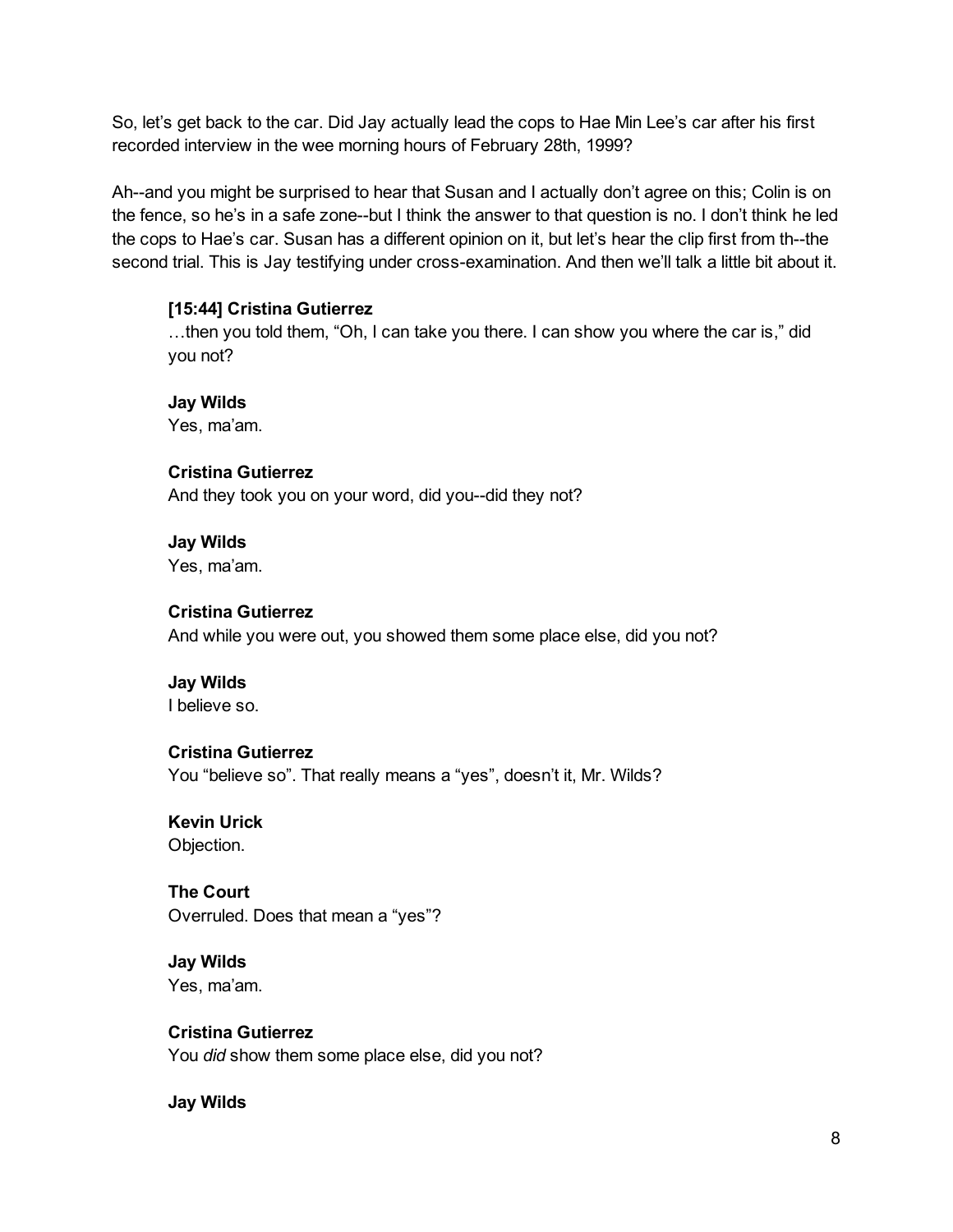Yes, ma'am.

[Cross-examination of Jay at second trial, February 10, 1999, pp.61-62]

[16:21] Rabia Chaudry In the clip, what you hear is Gutierrez first leads in talking about where the car was parked and how Jay had actually described it to the police in his interview. And then immediately afterwards, she asks him, 'You were out taking the cops there, but then you went somewhere else, right?' And he says, 'Right.'

Now, I interpret that as meaning Jay did not take the cops to Hae's car. He took them somewhere else first, and then, maybe later, he took them to the car. I feel that way for a couple of reasons, and Susan's going to explain how, you know, she's approaching this.

But I think that, number one, it's clear because Gutierrez sets up the question like that. I mean, in the proceeding, uh, a few minutes what she's talking about *is* the car. Secondly--and Susan actually thinks that Jay might be referring to the trunk pop locations, but anyway--the reason I don't think it's that is because Gutierrez spends a lot of time on the trunk pop locations and other places in the testimony. So I think she did that totally separately.

And, lastly, I'll just say that Adnan's lawyer actually does agree because Justin, in a number of his briefs, also cited to the fact that Jay did not lead the cops to Hae's car. Now, I know Susan doesn't agree, so… uh, Susan, what do you think?

[17:39] Susan Simpson Just to clarify, my disagreement here is not so much about the factual question of whether or not Jay led the cops to the car. It's more about what exactly Gutierrez meant and what Jay understood that question to mean. Unfortunately, due to Gutierrez's somewhat unique style of cross-examination, it's impossible to know for sure either what she meant by that question or, more importantly, what Jay understood her question to mean and, therefore, what he thought he was answering.

Since Gutierrez didn't clarify what Jay's response meant, we're left guessing at the record, and as a result, I don't give much importance to that particular exchange in the transcripts. However, the whole question of whether or not Jay knew where the car was is something of a red herring. There's another exchange in the transcripts from shortly before the clip that Rabia played for you that I think's even more interesting.

# [18:29] Cristina Gutierrez

And, in fact, you had told Detective Ritz and MacGillivary that, in fact, in the intervening time from January 13th to February 28th that you had, in fact, gone back to check to see if the car was there, didn't you?

Jay Wilds No, ma'am.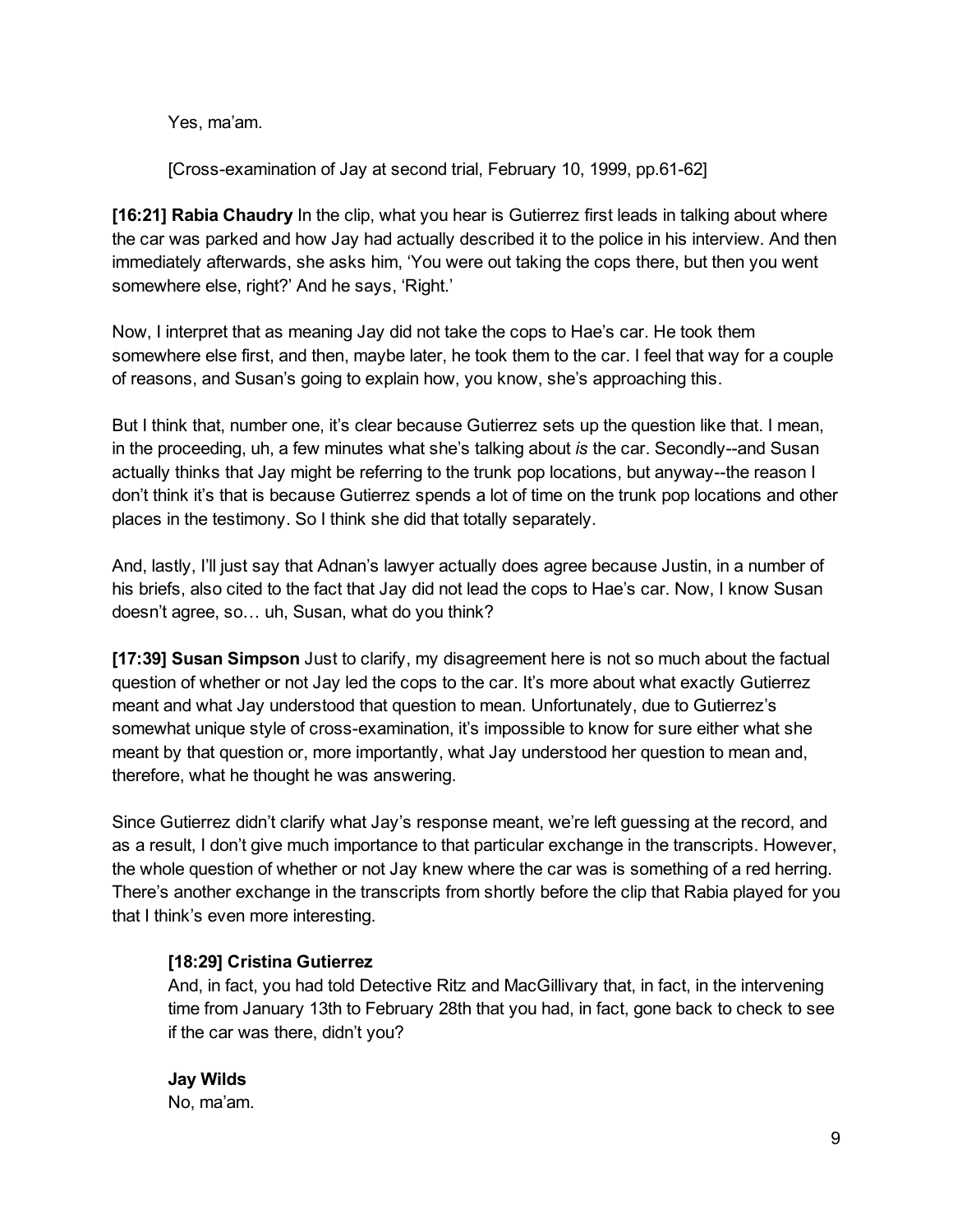#### Cristina Gutierrez

You didn't tell them that?

Jay Wilds That's not what I told them, no.

#### Cristina Gutierrez

And, sir, if that appears on the tape recorder, that must be some kind of mistake?

Jay Wilds I didn't tell them I went back to check, no.

Cristina Gutierrez You never--and you didn't go back to check, sir, or you--

Jay Wilds I went back to the area, yes.

#### Cristina Gutierrez

You *had* gone back between January 13th and February 28th to check on the car?

Jay Wilds I'd been through the area. My intent was not to check on the car.

#### Cristina Gutierrez

Oh, so you just happened to be going by, and you saw the car?

#### Jay Wilds

Yes, ma'am.

[Cross-examination of Jay at second trial, February 10, 1999, pp.59-60]

[19:31] Susan Simpson Jay is saying that sometime in between the crime and when he first talked to the police, he saw the car again--not because he intended to, not because he went looking for it, but because his normal routine happened to take him across the place where the car was located.

Jay has also said that he could recognize Hae's car, which means even if Jay did know where the car was, that's no evidence that he was involved in the crime because Jay has said, doing his normal thing, going about his normal routine, he would've come across where the car was. And if he had done so, he could've recognized it.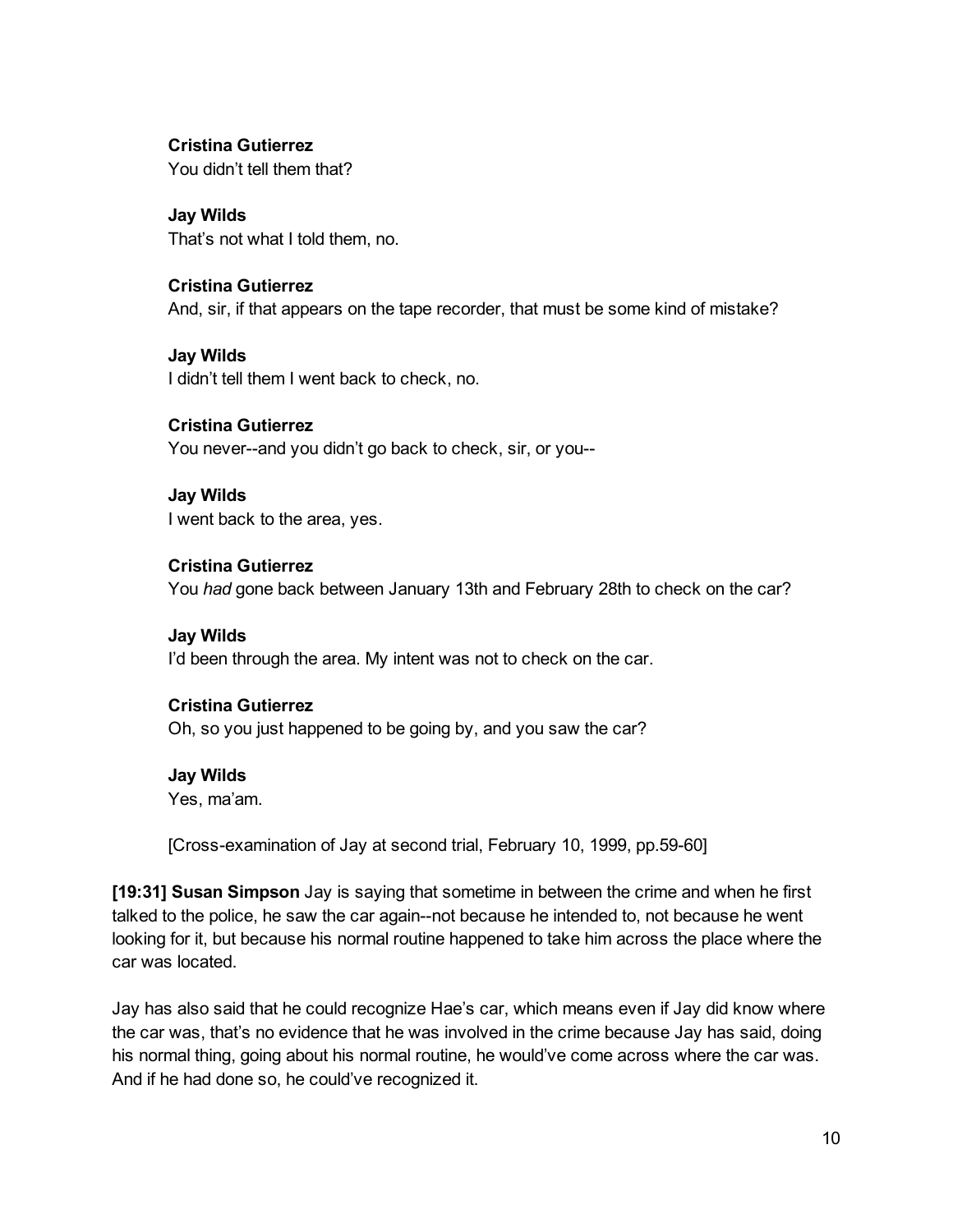So maybe Jay knew where the car was, maybe he didn't. But for me, the bigger question--and the one that actually matters--is whether or not the cops knew where the car was before they talked to Jay. And don't worry, we'll be getting to that later.

[20:16] Rabia Chaudry In the future episodes, we're going to talk about lots of other things we haven't gotten to. We get a lot of questions on Twitter from listeners about things that we are going to talk about in the future. So, I assure you, whether it comes to the autopsy reports, the crime scene, the car, we're going to get to all of that.

Now let's actually answer some Twitter questions we've gotten in the last week, and I'm gonna turn it over to Susan and Colin to do that.

[20:40] Susan Simpson Our next question comes from Twitter user [@chimps\\_ofOK](https://twitter.com/chimps_ofOK); @chimps\_ofOK asks: "wait?? [sic] Jennifer 'never liked Haye'? [sic] Did I just hear that right?"

Yes, that's what Jay told the cops, that Jennifer never liked Hae. Jennifer herself never says it in those words, but in her interview with the detectives, she does indicate that she didn't have an entirely favorable opinion of Hae. Here's what she said:

# [21:06] Jenn Pusateri

…She was pretty nice, like… I mean, like, if anyone else met her they would think that, I don't know, I guess they would think that she was a nice girl--intelligent, well dressed, kind of like ditzy maybe. But I personally thought she was a snob because she was a little stuck up. I thought she was stuck up.

[Jenn's police interview, p. 35]

[21:22] Susan Simpson According to Jenn then, she didn't really *dislike* Hae necessarily, but she didn't really think well of her either.

[21:29] Colin Miller Before getting to our next question, I'd like to replay some of the audio from Jay's first recorded police interview. In this clip, Jay's describing for the detectives the color of gloves worn by Adnan when Jay responded to the "come and get me" call. As you listen, pay close attention to the color of glove described by Jay.

#### [21:46] Jay Wilds

Oh, and he… he's, he's walking around with with red, red gloves on… um, red gloves

#### Detective Ritz

What kind of gloves are they?

#### Jay Wilds

Winter, they're winter gloves with uh--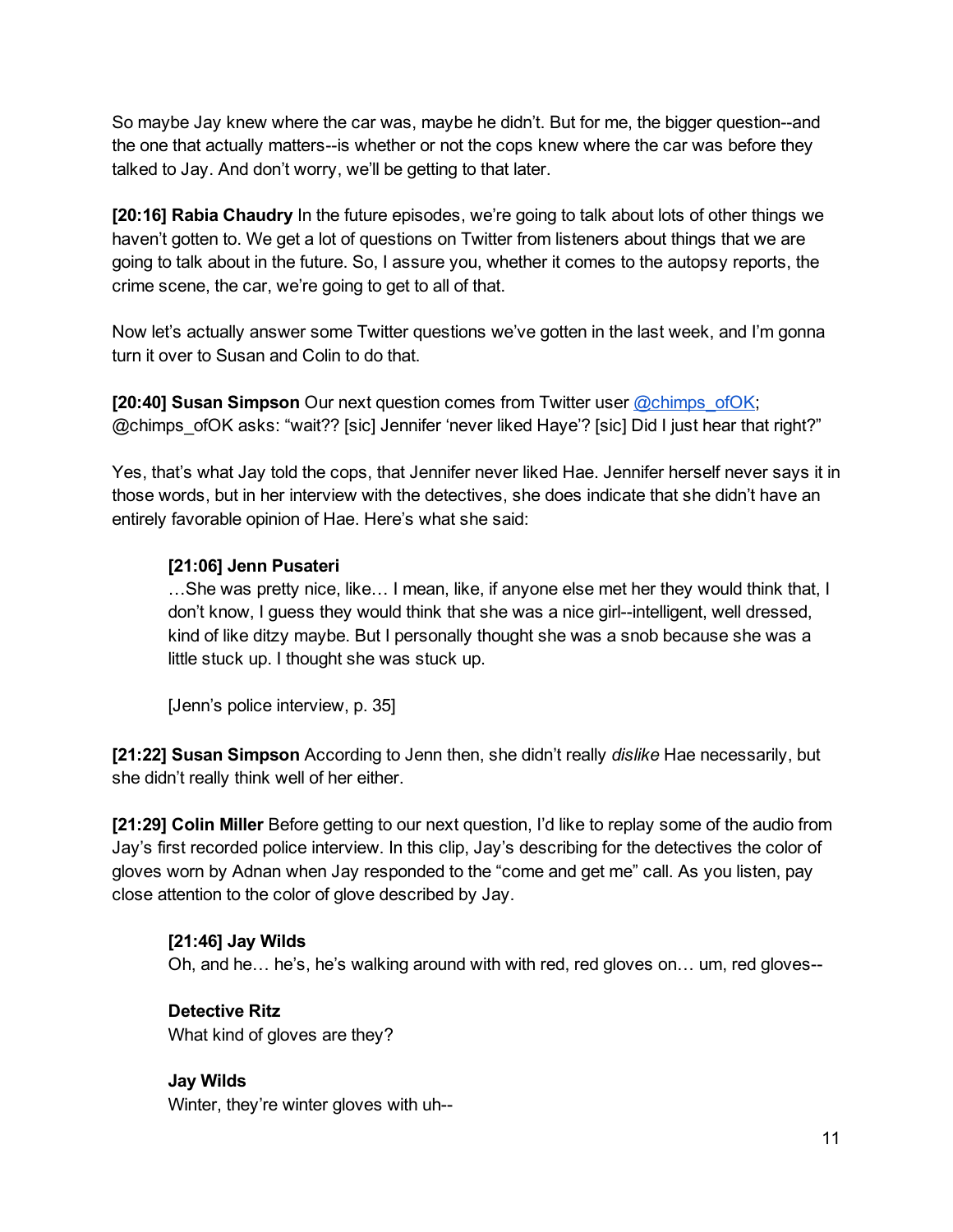#### Detective Ritz

Cloth gloves or…?

#### Jay Wilds

Yeah, they're like wool with, uh… leather palms and, um… and, and that, and that, that sparked, I was, you know: "What the fuck you walking around with gloves on for?"

[Jay's first police interview, pp.7-8]

[22:04] Colin Miller Now, I figure this might be a bit of a "Is this dress black and blue or white and gold?" type situation. I've played this clip for a number of people, and they're all convinced that Jay used the word "gray". On the other hand, some people seem to think the word was "red" and, in fact, that's the color used in the police transcription.

Why does it matter? This takes us to our Twitter question. It's by Jeremy; his Twitter handle is [@jeremydavidpare](https://twitter.com/jeremydavidpare), and he asks: "[@serial](https://twitter.com/serial) is this [generation's] OJ trial and we're all waiting for [\[Undisclosed\]](https://twitter.com/Undisclosedpod) to show us that the (red) glove doesn't fit."

How does that work into the State's case at trial? When Hae Min Lee's body was found in Leakin Park, there were a number of fibers under and around her body. One of these fibers was red. State's theory of the case at trial is this red fiber could have come from one of the red gloves described by Jay, and he could be telling the truth.

Now, there are some flaws with this theory. First, besides Jay, no one remembers Adnan having red gloves, and second, the State never tested the fiber to determine whether it came from a glove. That said, it's still some evidence Jay could be telling the truth. On the other hand, if Jay initially says the gloves were gray, that leads to the very real question of, how is it that Jay went from describing the gloves as gray in his first interview to describing them as red when he testifies at trial?

[23:26] Colin Miller This question comes from Bob G; his Twitter handle is [@bobwit76.](https://twitter.com/bobwit76) He asks: "Can the audio you are sharing be submitted as evidence during Adnan's appeal? Could they have been submitted at trial?"

The answer to both questions is yes, and it's actually interesting because Maryland law on this is different from the law in a lot of states. And so, in many states, if you give a statement to police and that statement contradicts your testimony at trial, that prior statement can only be used to impeach the witness. In other words, it can only be used to call into question the credibility of the witness.The substance of that prior statement is not admissible to the jury. And so, if you think of Jay's story as a string or a rubber band holding the state's case together, his prior statements in many jurisdictions could only be used to have sort of a "death by a thousand cuts" to show this string, this rubber band being presented at trial doesn't hold things together.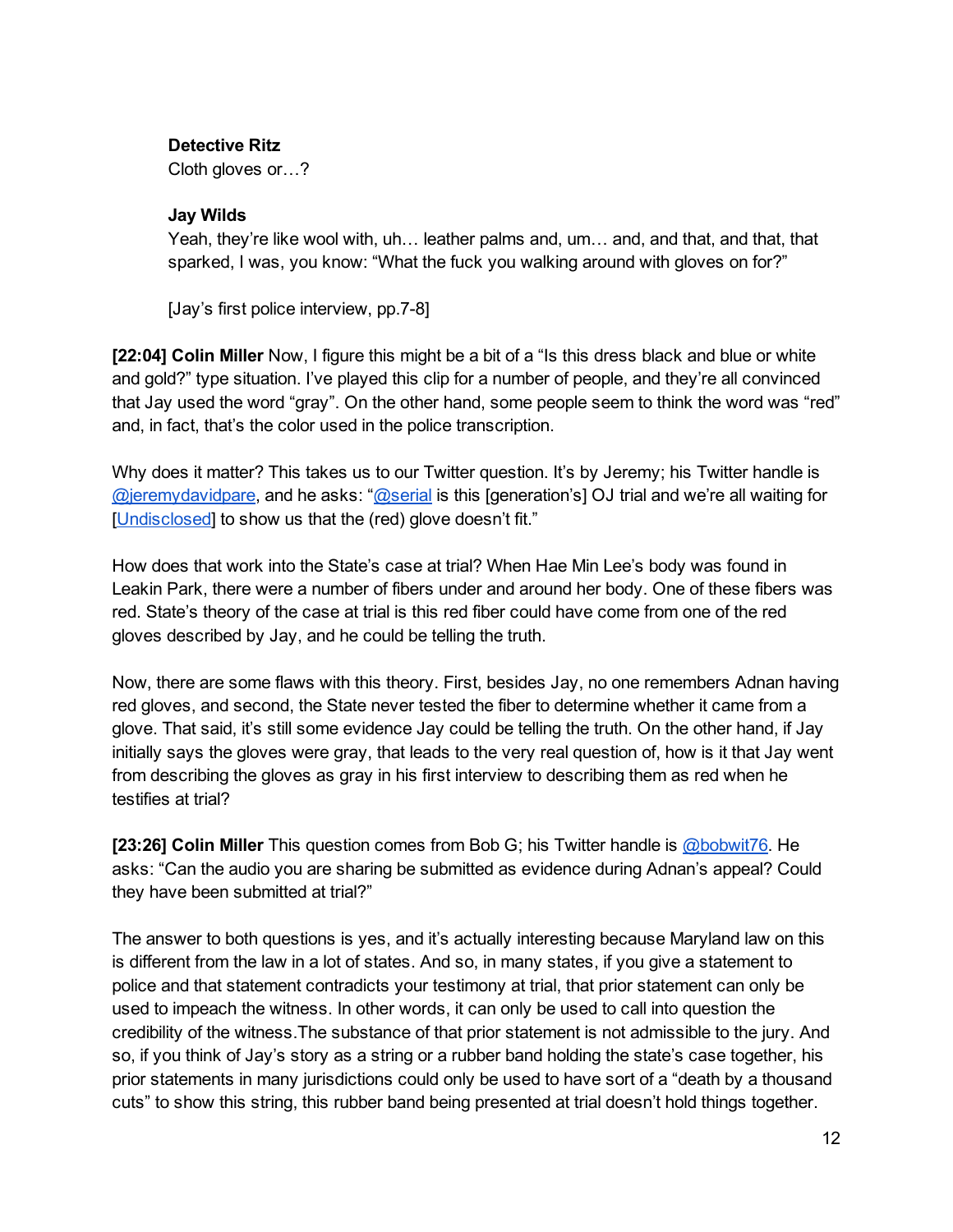By way of contrast, in Maryland, if a person gives a recorded statement to police, that statement is deemed non-hearsay. It's admissible not only to impeach the witness, it's also admissible substantively to provide an alternate accounting of what actually happened. And so, if we think about string theory, this is sort of the notion of, in addition to this string or rubber band that Jay is presenting at trial, his recorded police statements are other strings. And that's another way to destroy the State's case, is to show-listen, this is one accounting Jay is giving at trial. He has given three, four, five, six, seven other accountings before trial, and those recorded accountings are alternate scenarios you can consider that bog down the State's case against Adnan.

[25:11] Susan Simpson Our next question comes from Twitter user [@glowingskingirl,](https://twitter.com/glowingskingirl) who writes: "wondering if there was a lapse in time between Jen's [sic] sign-in & her recorded interview?"

What she's referring to is the pre-interview, which is the period of time in between when a witness first comes into the station and when the tape recorder is actually turned on. Like we discussed last week, Jay had pre-interviews before both of his taped statements. The first one was about an hour long, and the second was three hours long. So, did Jenn also have a pre-interview? Was there also a period of time in which she was talking to the cops off the record and potentially could have had her statements influenced by them?

Yes, she did. On Saturday, February 27th, Detectives Ritz and MacGillivary went to meet Jenn at her attorney's house at approximately 1 p.m. Two and a half hours later, they went down to the station where the tape recorder was turned on and Jenn gave a formal statement. However, we have no idea what they talked about during those two and a half hours or what discussions resulted in them going down to record the final interview.

[26:15] Colin Miller This question comes from Rebecca Rohan; her Twitter handle is **[@RR94](https://twitter.com/RR94)**. She asks, "Episode 3 was jaw-dropping but will any of it make a [difference] for Adnan? Will this help w/his current case or a future appeal?"

This leads to the issue of: what's the status of Adnan's current case? He brought a petition for post-conviction relief with the Circuit Court in Baltimore City based upon ineffective assistance of counsel. That court denied him relief; he's currently appealing to the Court of Special Appeals of Maryland. His hearing is in June.

One school of thought is the Court could remand, i.e. send the case back down to the Circuit Court to have Asia McClain testify. If that doesn't happen and if Adnan is denied relief, he still could move to re-open his post-conviction review proceeding with the Circuit Court under Maryland Code of Criminal Procedures, section 7-104. That allows for re-opening a case when it is in the "interests of justice".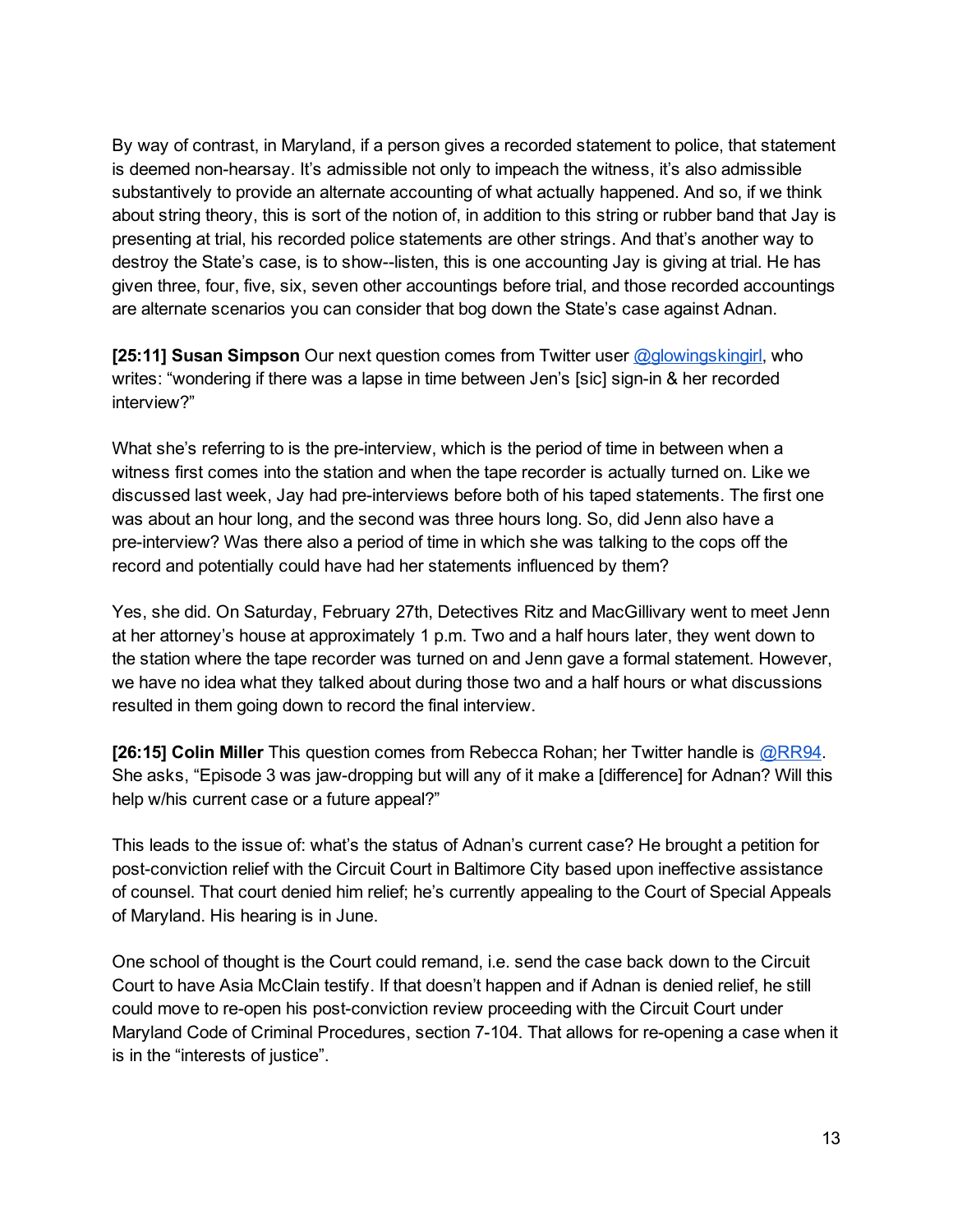One ground would be prosecutorial misconduct. The claim here would be that Kevin Urick, the prosecutor in Adnan's initial trials, either dissuaded Asia from testifying or mis-represented what she said when he testified at Adnan's original hearing that she only wrote the affidavit about seeing Adnan in the library until 2:40 based upon pressure from Adnan's family.

The other possible ground, which is raised by what Susan has found, is police misconduct, and so another ground for re-opening the hearing would be that the police, when they took Jay's statement, knew it to be false. Now, that's a pretty tough standard to meet, and the problem here is we're a bit like Gene Hackman in the classic movie "The Conversation" by Francis Ford Coppola: we have the audio of what happened during that interview, but we're left sort of piecing together exactly what was going on with the paper shuffling and the tapping.

I think probably the strongest thing that Susan has found is how Jay's story shifted from saying he was at a McDonald's at a certain point in time to saying he was at Cathy's apartment based upon the police getting an initial map of where a cell tower was and then getting a second map where that cell tower was shifted from a location that covered a McDonald's to the area that covers Cathy's apartment.

That question leads into the next question. It's by Lauren Paterni; her Twitter handle is [@laurenpaterni](https://twitter.com/laurenpaterni). She asks: "i [sic] heard the tappings right away!! [sic] Wow. Are there any physical tapes to see if someone slid a note"?

The answer is no because back in 1999, the Baltimore City Police Department didn't usually do two things when interviewing people like Jay: first, they usually made no attempt to record the preinterview. That's the initial portion of the interaction between the police and the witness when they hash things out before the witness goes on record. Second, even when the witness went on record, they typically didn't do an audio-visual recording and only did an audio recording. That policy changed in 2008 when Maryland passed section 2402 of the Maryland Code of Criminal Procedure. That section doesn't require the audio-visual recording of interviews, but what it does do is strongly encourage that recording in certain severe cases including murder cases. Moreover, Maryland also passed section 2404 of that code, which requires the Governor's Office of Crime Control and Prevention to make an annual report to the House Judiciary Committee. According to the most recent report, Baltimore City has eighteen interrogation rooms, and two of those are capable of audio-visual recordings. Moreover, Baltimore City requires audio-visual recording of both the pre-interview and the interview in Homicide investigations.

So, where does that place Baltimore? Where does that place Maryland? Maryland is 1 of 21 states that has some of policy on audio-visual recording, and Baltimore City is 1 of about 850 jurisdictions across the country with some type of policy. Now, if you compare that in 2008 to 1999, that's a huge expansion in the number of jurisdictions that either encourage or require audio-visual recordings. And why?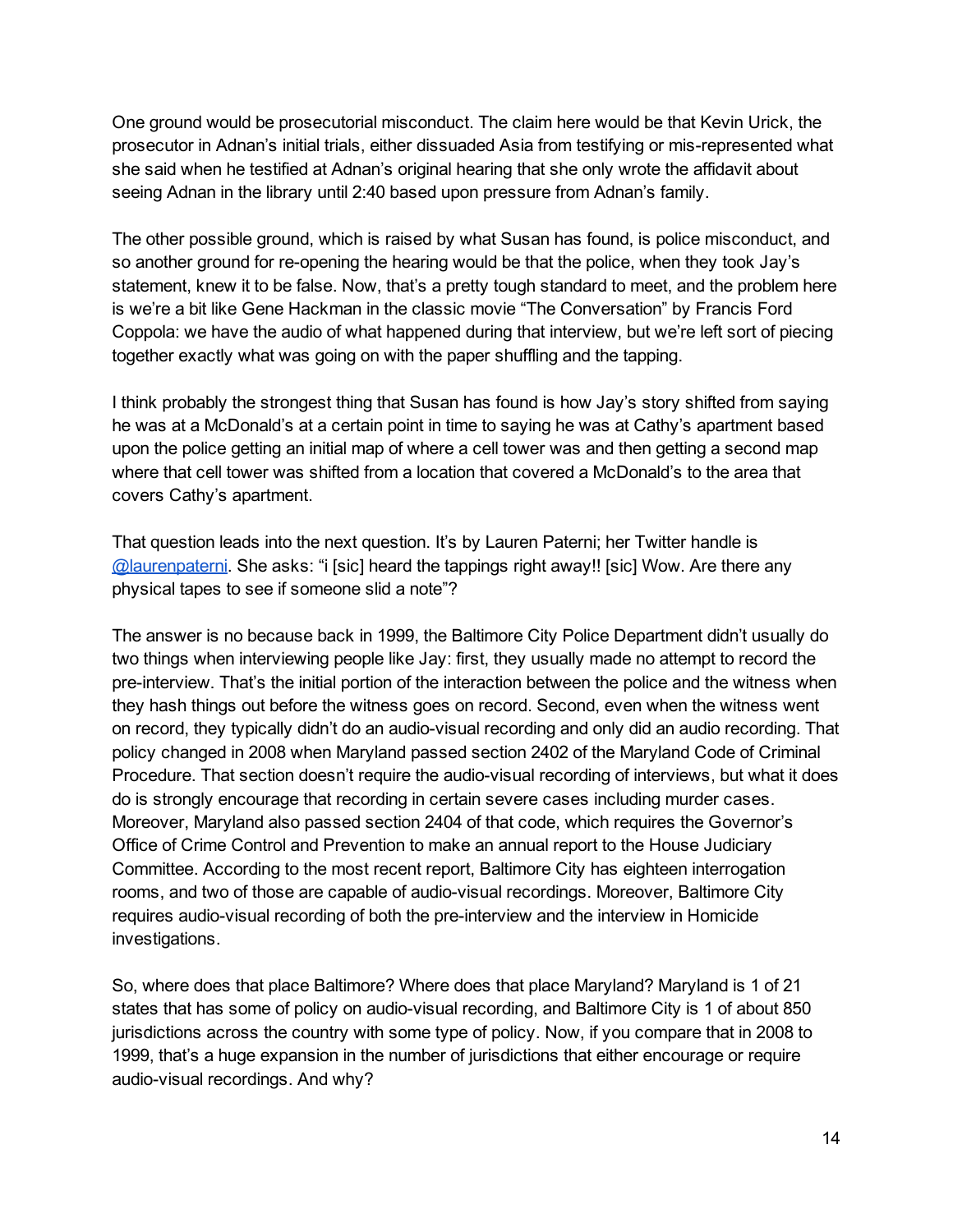Well, the answer is The Innocence Project. Over that period in time, there have been a number of exonerations based upon DNA evidence. And The Innocence Project is also working on Adnan's case and has some interesting new findings that should be coming out soon. And so based upon that, a lot of jurisdictions looked at those results and thought, a lot of these exonerations are coming in cases where we have false statements or testimony being given by witnesses, and that makes it incumbent upon jurisdictions to do their best to record these interviews and pre-interviews to determine what's going on. Are these honest statements? Is there police coaching? Is the story consistent from the pre-interview to the actual interview?

[31:13] Susan Simpson Twitter user [@PennySybila](https://twitter.com/PennySybila) writes: "Some parts of recordings are detectives telling Jay his own statement, and he's just saying 'yes-yes-yes'."

Yes, you are exactly right. Many parts of the statements involve Jay simply agreeing with statements that are basically being given by the detectives and not by Jay. Here's an example of that in action:

#### [31:34] Detective MacGillivary

That was it, that's all he told you that day?

#### Jay Wilds

That yeah, oh, that he was going to kill her, but it wasn't--he didn't give any details. He just said, um

# Detective MacGillivary

You didn't know how?

#### Jay Wilds

Huh?

#### Detective MacGillivary

You didn't know how he was going to kill her?

#### Jay Wilds

No, no.

#### Detective MacGillivary

But he told you he was, he was going to kill her?

#### Jay Wilds Yes.

Detective MacGillivary

Because she had broken his heart?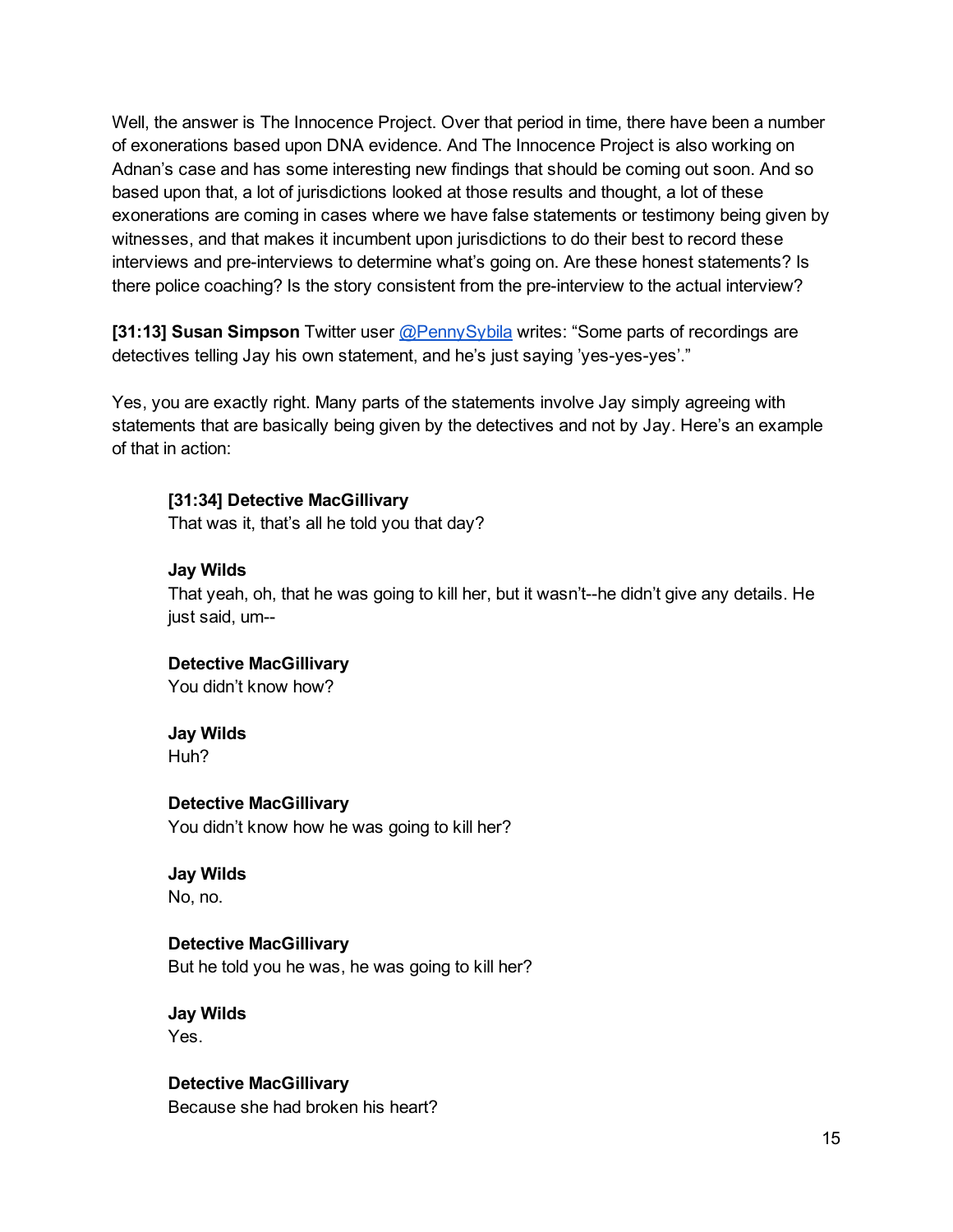Jay Wilds

Yes.

#### Detective MacGillivary

And… that night he contacted you again?

# Jay Wilds

Yes.

# Detective MacGillivary

And he had made plans to meet with you on the 13th…

#### Jay Wilds Yes. To come

Detective MacGillivary …where he

Jay Wilds I'm sorry.

# Detective MacGillivary

…where he could give you his car and cell phone to assist him?

# Jay Wilds

Yes.

# Detective MacGillivary

And you'll explain that later, correct?

Jay Wilds Right.

Detective MacGillivary Okay.

[Jay's second police interview, p.5]

[32:13] Susan Simpson You can hear how disinterested MacGillivary is in hearing what Jay has to say. When Jay tries to interrupt to give his own statement, MacGillivary cuts him off and has him answer "yes" again to another question.